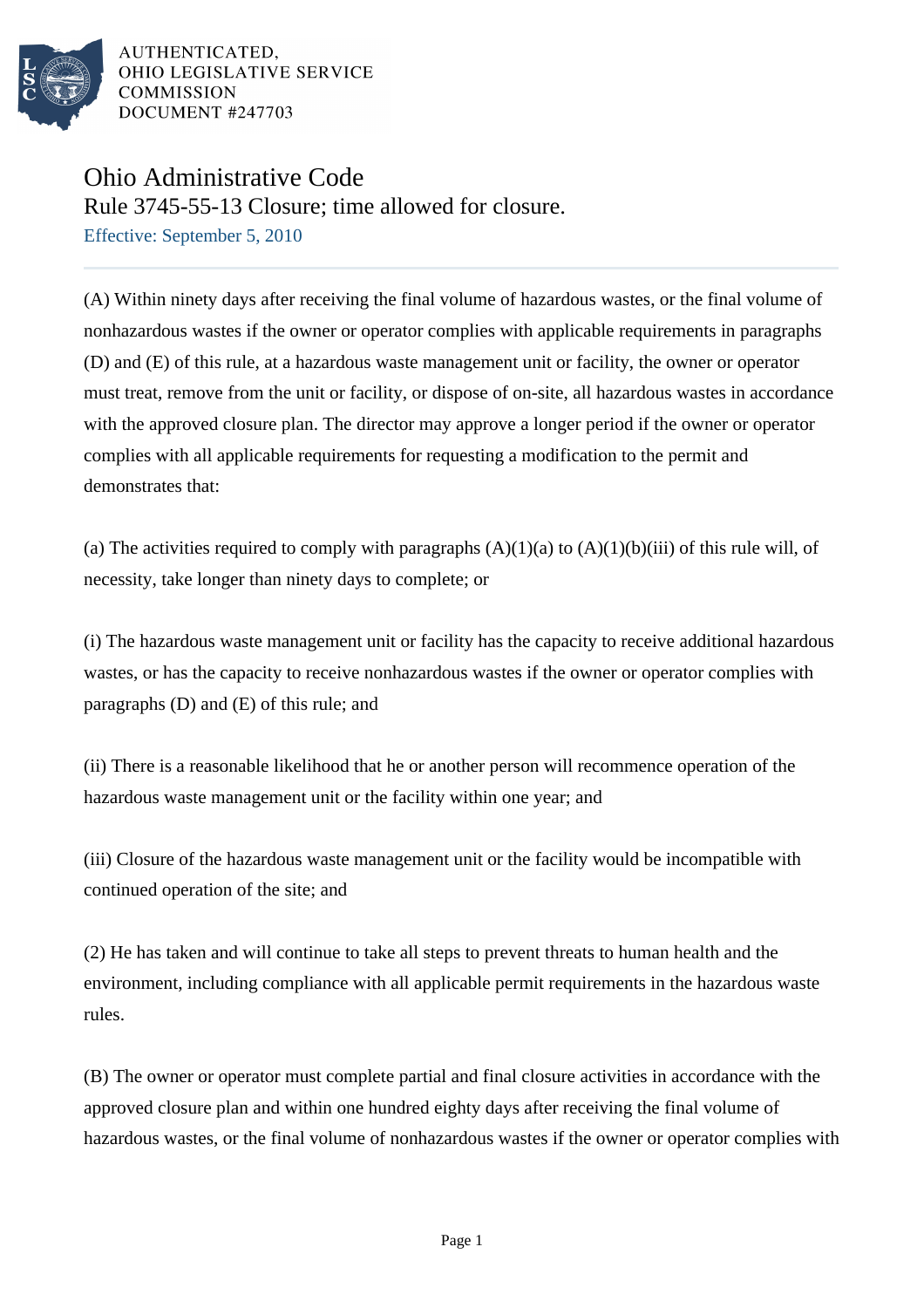

applicable requirements in paragraphs (D) and (E) of this rule, at the hazardous waste management unit or facility. The director may approve a longer closure period if the owner or operator complies with all applicable requirements in the hazardous waste rules for requesting a modification to the permit and demonstrates that:

(a) The partial or final closure activities will, of necessity, take longer than one hundred eighty days to complete; or

(i) The hazardous waste management unit or facility has the capacity to receive additional hazardous wastes, or has the capacity to receive nonhazardous wastes if the owner or operator complies with paragraphs (D) and (E) of this rule; and

(ii) There is reasonable likelihood that he or another person will recommence operation of the hazardous waste management unit or the facility within one year; and

(iii) Closure of the hazardous waste management unit or facility would be incompatible with continued operation of the site; and

(2) He has taken and will continue to take all steps to prevent threats to human health and the environment from the unclosed but inactive hazardous waste management unit or facility, including compliance with all applicable permit requirements in the hazardous waste rules.

(C) The demonstrations referred to in paragraphs  $(A)(1)$  and  $(B)(1)$  of this rule must be made as follows:

(1) The demonstrations in paragraph (A)(1) of this rule must be made at least thirty days prior to the expiration of the ninety-day period in paragraph (A) of this rule; and

(2) The demonstration in paragraph (B)(1) of this rule must be made at least thirty days prior to the expiration of the one-hundred-eighty-day period in paragraph (B) of this rule, unless the owner or operator is otherwise subject to the deadlines in paragraph (D) of this rule.

(D) The director may allow an owner or operator to receive only nonhazardous wastes in a landfill,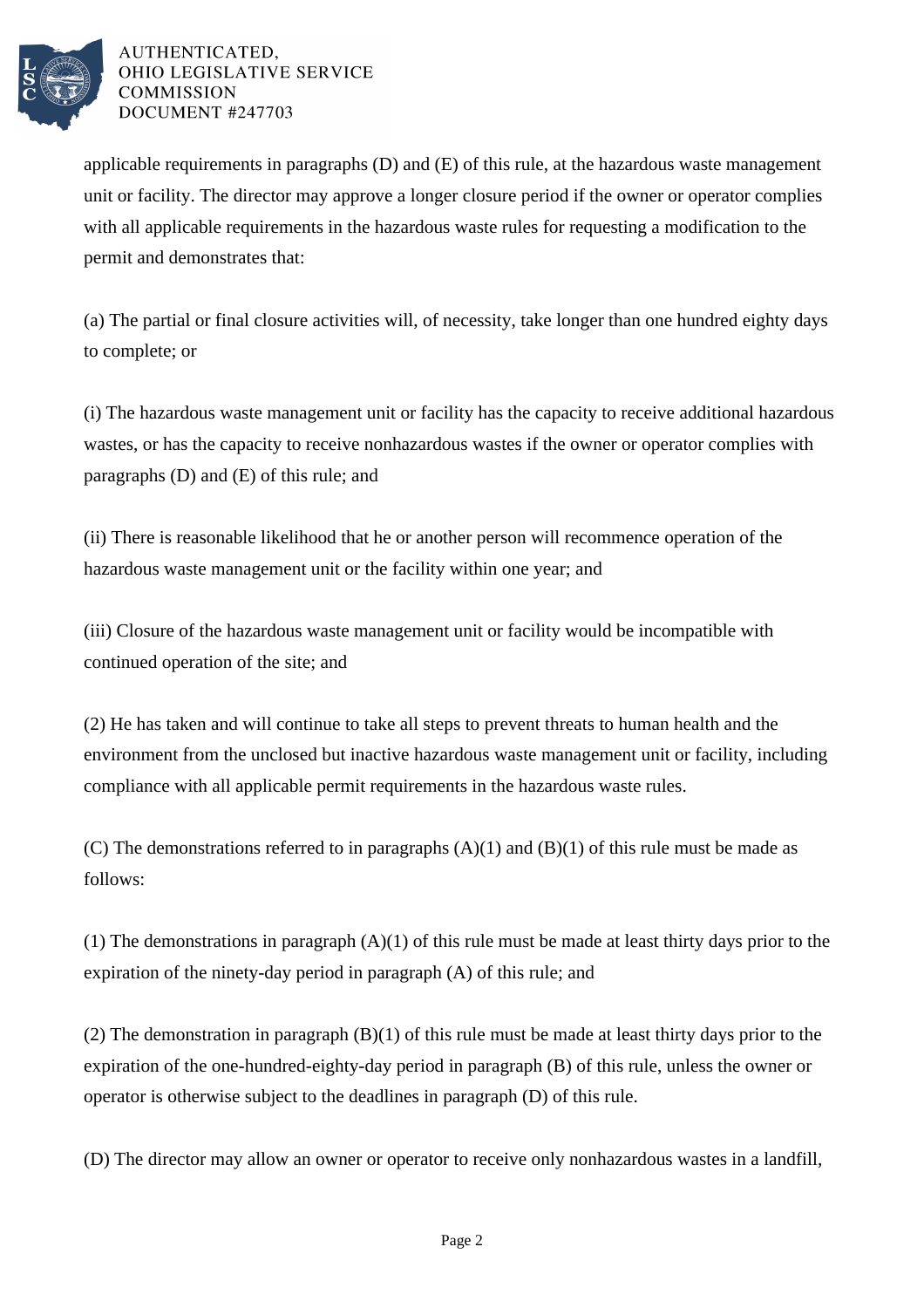

land treatment, or surface impoundment unit after the final receipt of hazardous wastes at that unit if:

(1) The owner or operator requests a permit modification in compliance with all applicable requirements in rules 3745-50-40 to 3745-50-235 of the Administrative Code and if the permit modification request demonstrates that:

(a) The unit has the existing design capacity as indicated on the "Part A" application to receive nonhazardous wastes; and

(b) There is a reasonable likelihood that the owner or operator or another person will receive nonhazardous wastes in that unit within one year after the final receipt of hazardous waste; and

(c) The nonhazardous wastes will not be incompatible with any remaining wastes in the unit, or with the facility design and operating requirements of the unit or facility under this rule; and

(d) Closure of the hazardous waste management unit would be incompatible with continued operation of the unit or facility; and

(e) The owner or operator is operating and will continue to operate in compliance with all applicable permit requirements in the hazardous waste rules; and

(2) The request to modify the permit includes an amended waste analysis plan, ground water monitoring and response program, human exposure assessment required under RCRA section 3019, and closure and post-closure plans, and updated cost estimates and demonstrations of financial assurance for closure and post-closure care as necessary and appropriate, to reflect any changes due to the presence of hazardous constituents in the nonhazardous wastes, and changes in closure activities, including the expected year of closure if applicable under paragraph (B)(7) of rule 3745- 55-12 of the Administrative Code, as a result of the receipt of nonhazardous wastes following the final receipt of hazardous waste; and

(3) The request to modify the permit includes revisions, as necessary and appropriate, to affected conditions of the permit to account for the receipt of nonhazardous wastes following receipt of the final volume of hazardous waste; and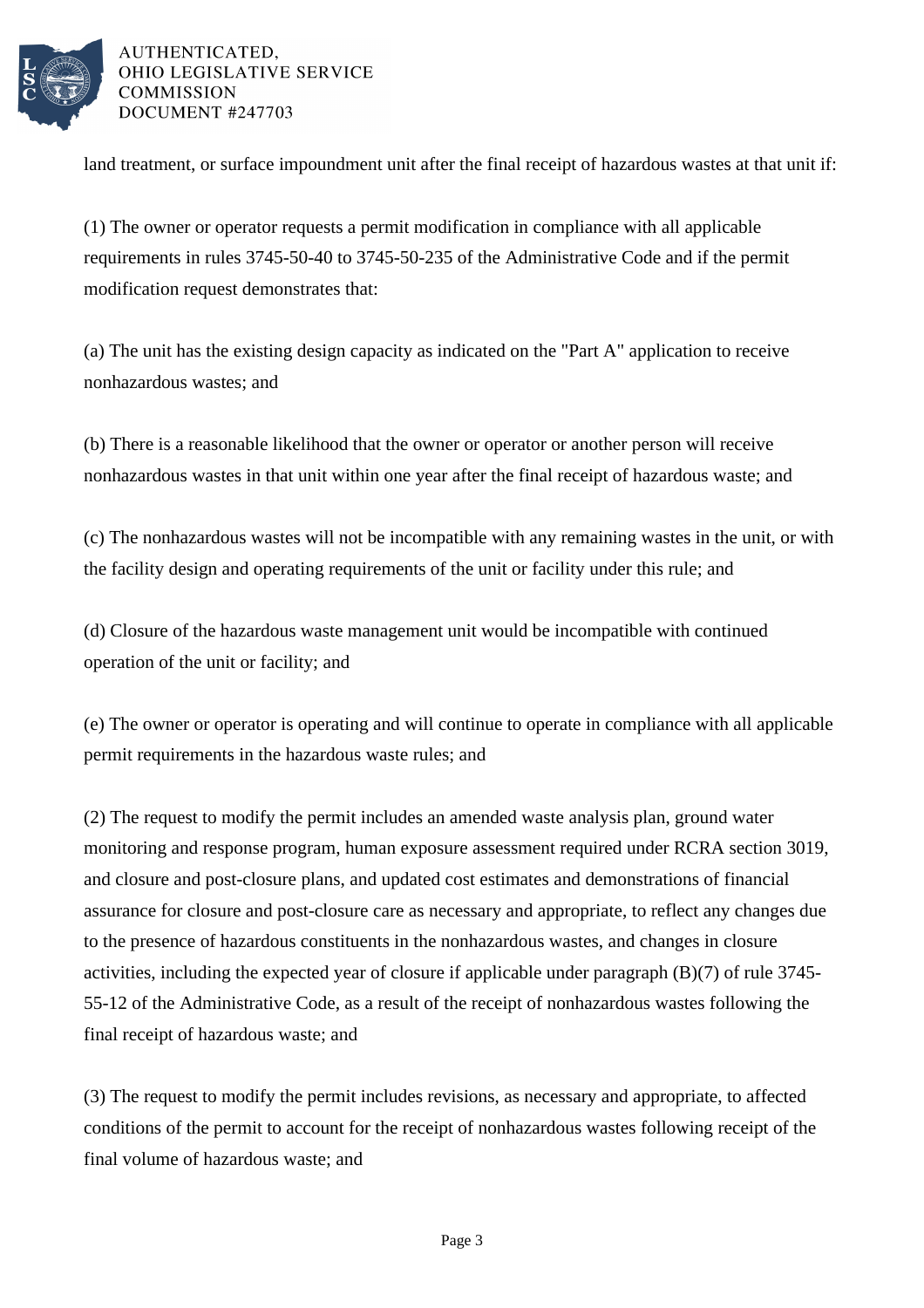

(4) The request to modify the permit and the demonstrations referred to in paragraphs (D)(1) and (D)(2) of this rule are submitted to the director no later than one hundred twenty days prior to the date on which the owner or operator of the facility receives the known final volume of hazardous waste at the unit, or no later than ninety days after February 11, 1992, whichever is later.

(E) In addition to the requirements in paragraph (D) of this rule, an owner or operator of a hazardous waste surface impoundment that is not in compliance with the liner and leachate collection system requirements in 42 U.S.C. 3004(O)(1) and 3005(J)(1) or in 42 U.S.C. 3004(O)(2) or 3004(O)(3) or 3005(J)(2), 3005(J)(3), 3005(J)(4), or 3005(J)(13) must:

(1) Submit with the request to modify the permit:

(a) A contingent corrective measures plan, unless a corrective action plan has already been submitted under rule 3745-54-99 of the Administrative Code; and

(b) A plan for removing hazardous wastes in compliance with paragraph (E)(2) of this rule; and

(2) Remove all hazardous wastes from the unit by removing all hazardous liquids, and removing all hazardous sludges to the extent practicable without impairing the integrity of the liner(s), if any.

(3) Removal of hazardous wastes must be completed no later than ninety days after the final receipt of hazardous wastes. The director may approve an extension to this deadline if the owner or operator demonstrates that the removal of hazardous wastes will, of necessity, take longer than the allotted period to complete and that an extension will not pose a threat to human health and the environment.

(4) If a release that is a statistically significant increase (or decrease in the case of pH) over the background values for detection monitoring parameters or constituents specified in the permit or that exceeds the facility's ground water protection standard at the point of compliance, if applicable, is detected in accordance with the requirements in rules 3745-54-90 to 3745-54-101 of the Administrative Code, the owner or operator of the unit:

(a) Must implement corrective measures in accordance with the approved contingent corrective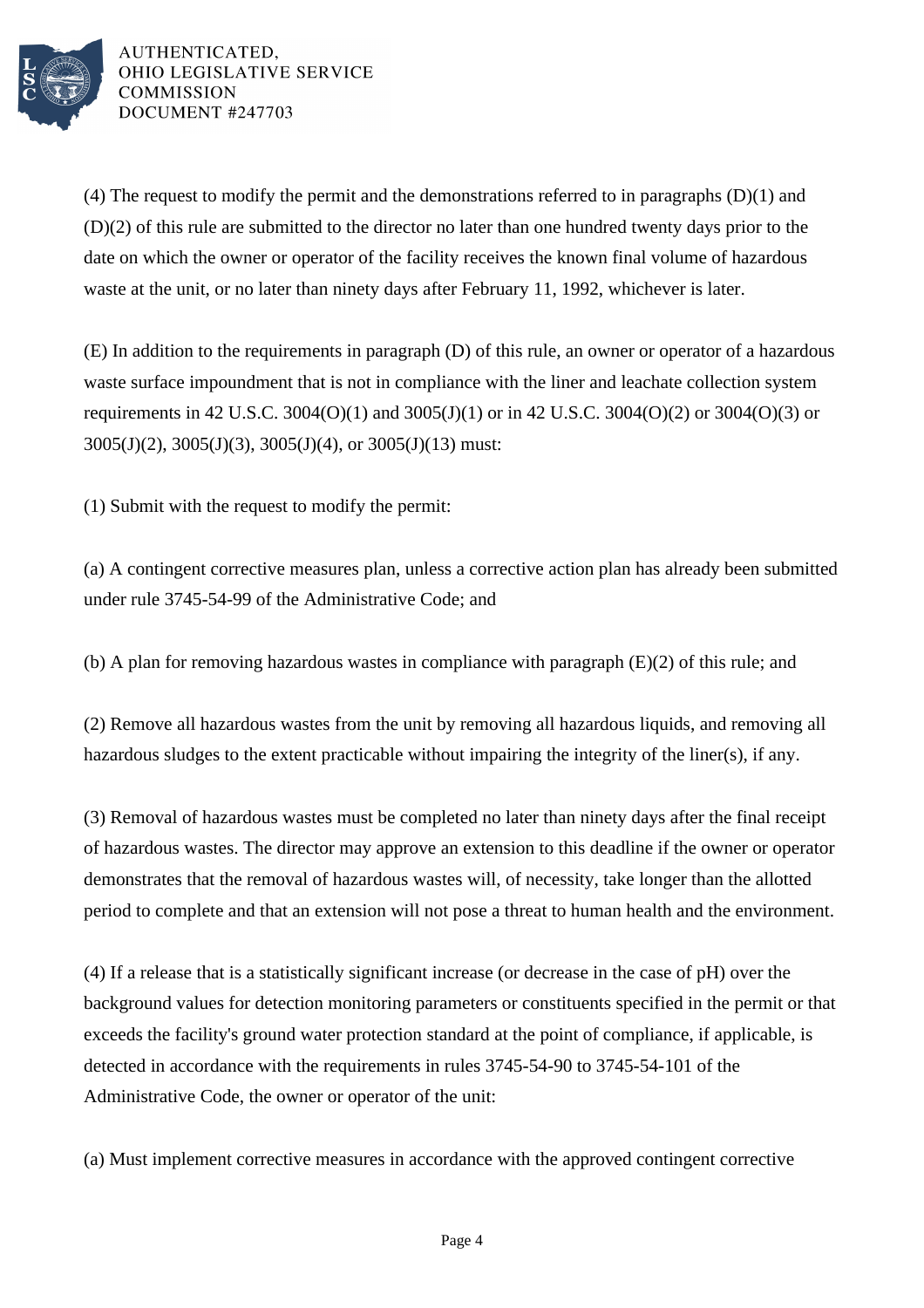

measures plan required by paragraph  $(E)(1)$  of this rule no later than one year after detection of the release, or approval of the contingent corrective measures plan, whichever is later;

(b) May continue to receive wastes at the unit following detection of the release only if the approved corrective measures plan includes a demonstration that continued receipt of wastes will not impede corrective action; and

(c) May be required by the director to implement corrective measures in less than one year or to cease the receipt of wastes until corrective measures have been implemented if necessary to protect human health and the environment.

(5) During the period of corrective action, the owner or operator must provide annual reports to the director describing the progress of the corrective action program, compile all ground water monitoring data, and evaluate the effect of continued receipt of nonhazardous wastes on the effectiveness of the corrective action.

(6) The director may require the owner or operator to commence closure of the unit if the owner or operator fails to implement corrective action measures in accordance with the approved contingent corrective measures plan within one year as required in paragraph (E)(4) of this rule, or fails to make substantial progress in implementing corrective action and achieving the facility's ground water protection standard or background levels if the facility has not yet established a ground water protection standard.

(7) If the owner or operator fails to implement corrective action measures as required in paragraph (E)(4) of this rule, or if the director determines that substantial progress has not been made pursuant to paragraph (E)(6) of this rule, the director will:

(a) Notify the owner or operator in writing that the owner or operator must begin closure in accordance with the deadlines in paragraphs (A) and (B) of this rule and provide a detailed statement of reasons for this determination, and

(b) Provide the owner or operator and the public, through a newspaper notice, the opportunity to submit written comments on the decision no later than twenty days after the date of the notice.